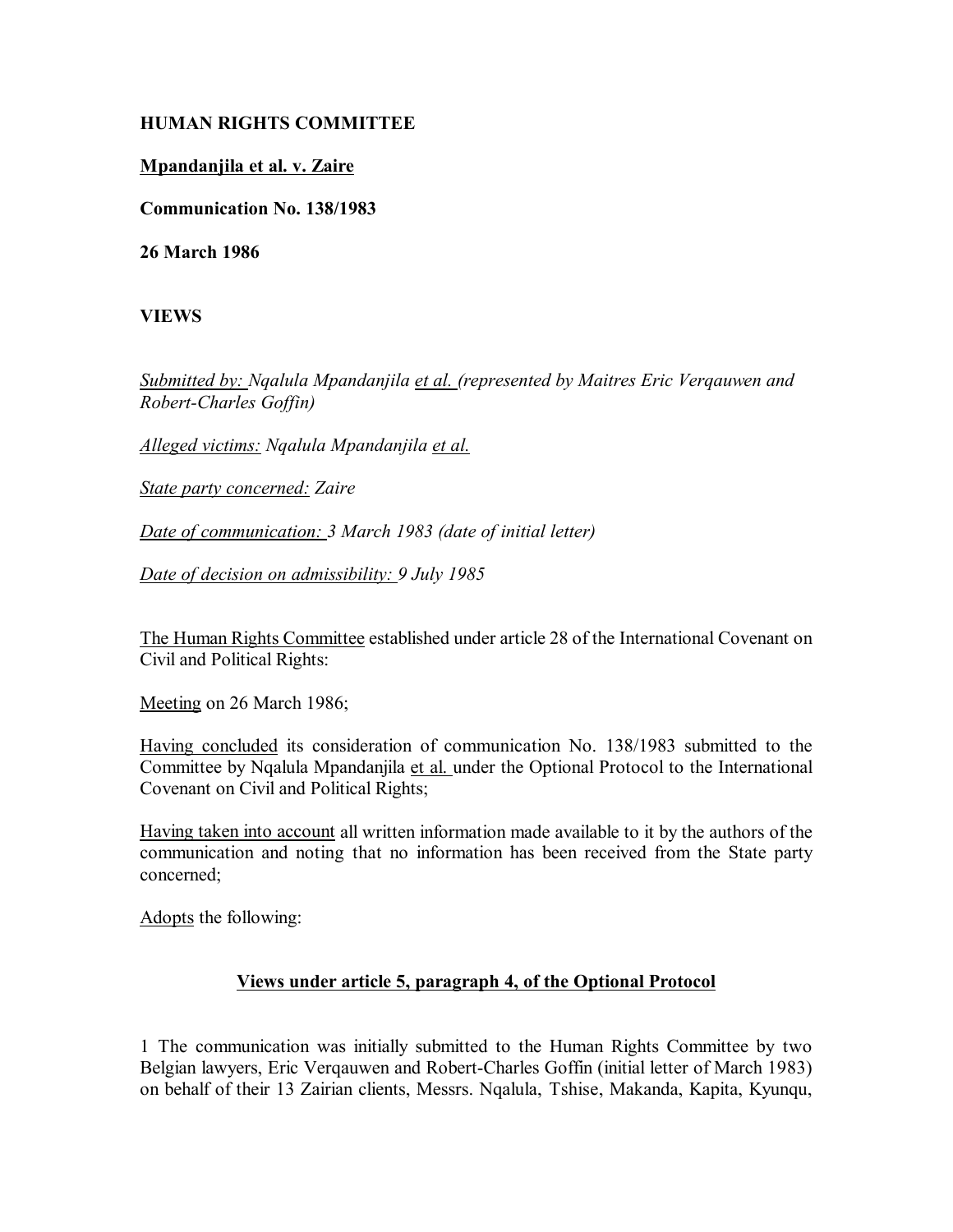Lumbu, Kanana, Kasala, Lusanqa, Dia, Nqoy and Kibassa, former Zairian members of parliament, and Mr. Birindwa, a Zairian businessman. At the time of the initial submission (3 March 1983), all 13 individuals were detained in various prisons in Zaire and were allegedly unable to present their cases to the committee themselves. As evidence of their authority to act, the lawyers furnished copy of a letter, dated 2 September 1982, signed by the wives of the 12 former parliamentarians, requesting them to submit the cases of their husbands to the Human Rights Committee. The lawyers' submissions further show that they also represented the thirteenth alleged victim, the businessman Mr. Birindwa, in connection with the steps taken to exhaust remedies before the domestic courts, prior to the submission of the communication to the Human Rights Committee under the Optional Protocol to the International Covenant on Civil and Political Rights.

2.1 The facts, as described by the lawyers in the initial and further submissions are as follows: in 1980, the parliamentarians sent an "open letter" to President Mobutu, which was subsequently held by the Central Committee of the Mouvement populaire de la revolution (MPR) to be grossly improper both in form and content. In consequence, the Party stripped them of their membership of parliament and deprived them of their civil and political rights, including their right to hold public office, for a period of five years, with some of them being subjected, as of December 1980, to detention; or house arrest, or an administrative banning measure, the effect of which was to relocate them to a distant region against their will. Although these latter measures were the subject of a decree of amnesty of 17 January 1981, the amnesty did not become effective until 4 December 1981, at which time the individuals concerned were able to return to their homes.

2.2 During February 1982, while the former parliamentarians were negotiating with representatives of the President of Zaire concerning the establishment of a new political party, the Union pour la democratie et le proqres social (UDPS), seven of them were arrested and subsequently all 12 were brought to trial before the State Security Court on charges of plotting to overthrow the regime and planning to establish a political party. The businessman, Mr. Birindwa, was also brought to trial before the State Security Court on charges of having secreted documents concerning the establishment of UDPS.

2.3 The trial of the 13 accused took place on 28 June 1982. On 1 July 1982, they were sentenced to 15 years' imprisonment, with the exception of Mr. Birindwa, who was sentenced to 5 years' imprisonment. The two lawyers, who assisted their defence at the trial, alleged that due process of law had not been observed by the magistrates (three accused were not heard at the pre-trial stage, no summonses were served on two others, the trial was not held in public, etc.).

2.4 On 7 July 1982, the lawyers filed appeals with the Supreme Court of Justice (pourvoi en cassation) on behalf of their clients against the judgement of 1 July 1982. By a decision of 26 October 1982 (ordonnance de .classement sans suite), the Supreme Court declined to consider the appeals, because the court fees had not been paid. In this connection, the lawyers point out that they had taken steps to ensure that the requirement of payment of the court fees be complied with. They state that, since their clients were scattered among several detention centres and it was impossible to communicate with them, a Zairian lawyer, Maitre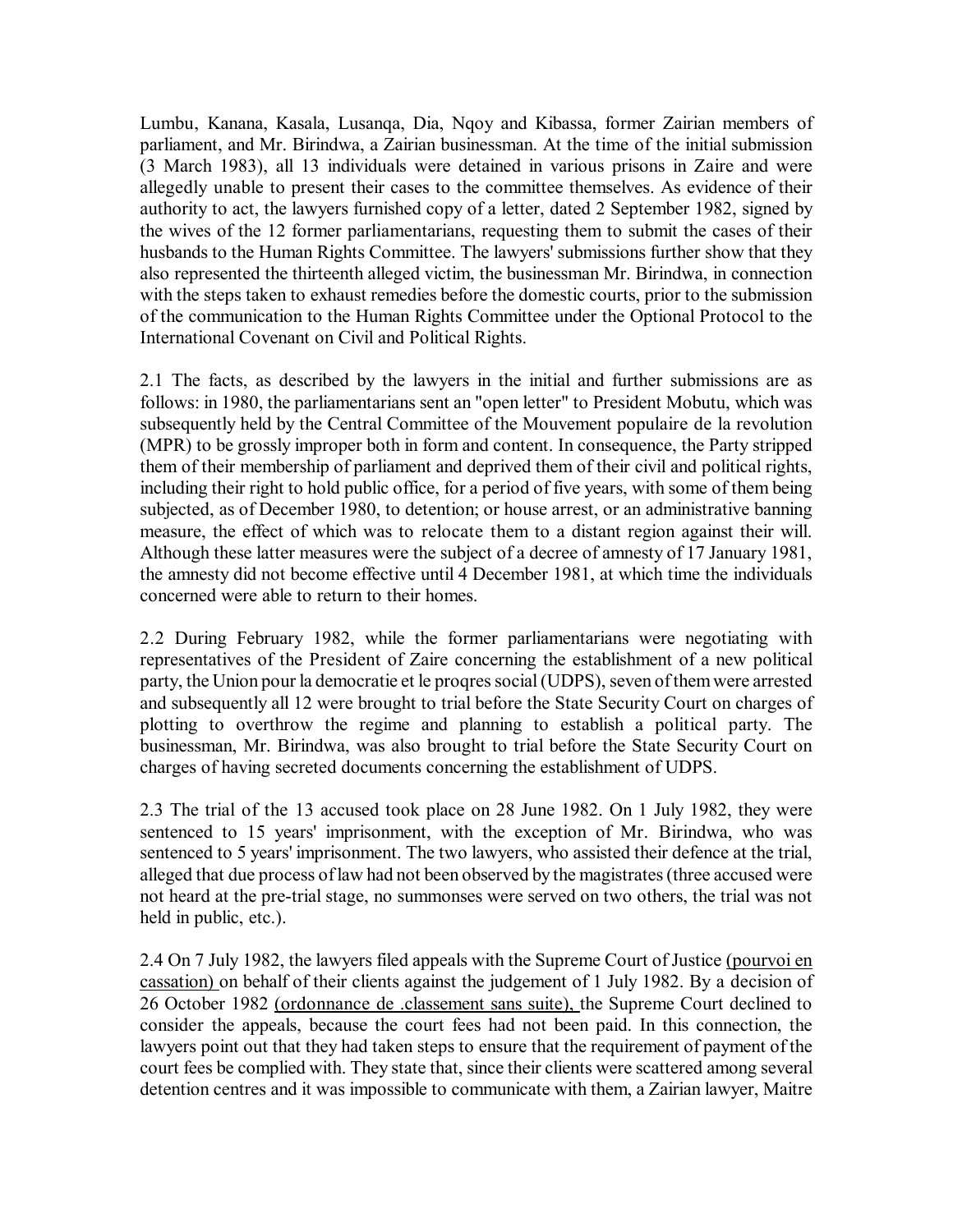Mukendi, batonnier of Kinshasa, was asked to carry out the necessary formalities for depositing the fees. By a letter dated 15 September 1982, they urged Maitre Mukendi to contact Mrs. Birindwa (the wife of one of the alleged victims), who was supposed to collect the necessary funds. At the same time, they wrote to the Chief Justice of the Supreme Court to inform the Court of the Steps taken to comply with the necessary formalities. It later transpired that Mrs. Birindwa had not been in Kinshasa at the time in Question and that the intended collection and payment of the court fees had not been made. The lawyers contend, however, that the efforts made to comply with the formalities, although unsuccessful, should be considered as satisfactory, in particular as the decision not to take action on the appeals was taken relatively shortly after the Supreme Court was informed of the efforts being made to collect and deposit the court fees. They submit that, since the decision of the Supreme Court not to consider the appeals could not be challenged under Zairian law, domestic remedies had been exhausted within the meaning of article 5, paragraph 2 (b), of the Optional Protocol. They further point out in this context that under article 33 of the Code of Procedure for the Supreme Court of Justice, the President of the Court could have waived the deposit.

2.5 At this stage in the presentation of the communication, the lawyers alleged if the State party had violated a number of articles of the International Covenant on Civil and Political Rights, as follows:

Article 14. The Central Committee of MPR, which was not an independent and impartial tribunal, took disciplinary measures of a penal character against the parliamentarians; the State Security Court, which rendered the judgement of 1 July 1982, was also not an independent and impartial tribunal since its judges were members of MPR; the trial was not held in public; no summonses were served on two of the accused and in three cases the accused were not heard at the pro-trial stage;

Article 19. The parliamentarians were punished solely because of their opinions;

Article 22. The criminal proceedings before the State Security Court resulted from the defendants' attempts to establish a political party (a right implicit in the right to freedom of association);

Article 15. The order, issued by the Central Committee of MPR, to strip the parliamentarians of their parliamentary mandate was based on internal regulations adopted only on 7 January 1981, i.e., after the date of the alleged offece - the sending of the "open letter" - which occurred in 1980;

Articles 9 and 12. The measures of arrest, internal exile or house arrest to which the parliamentarians were subjected in December 1980 continued until 4 December 1981, although an amnesty had been decreed on 17 January 1981, and therefore constituted arbitrary arrests and detentions; these measures were also contrary to the provisions of article 12, paragraph 1;

Articles 7 and 10. The alleged victims were subjected to ill-treatment in detention.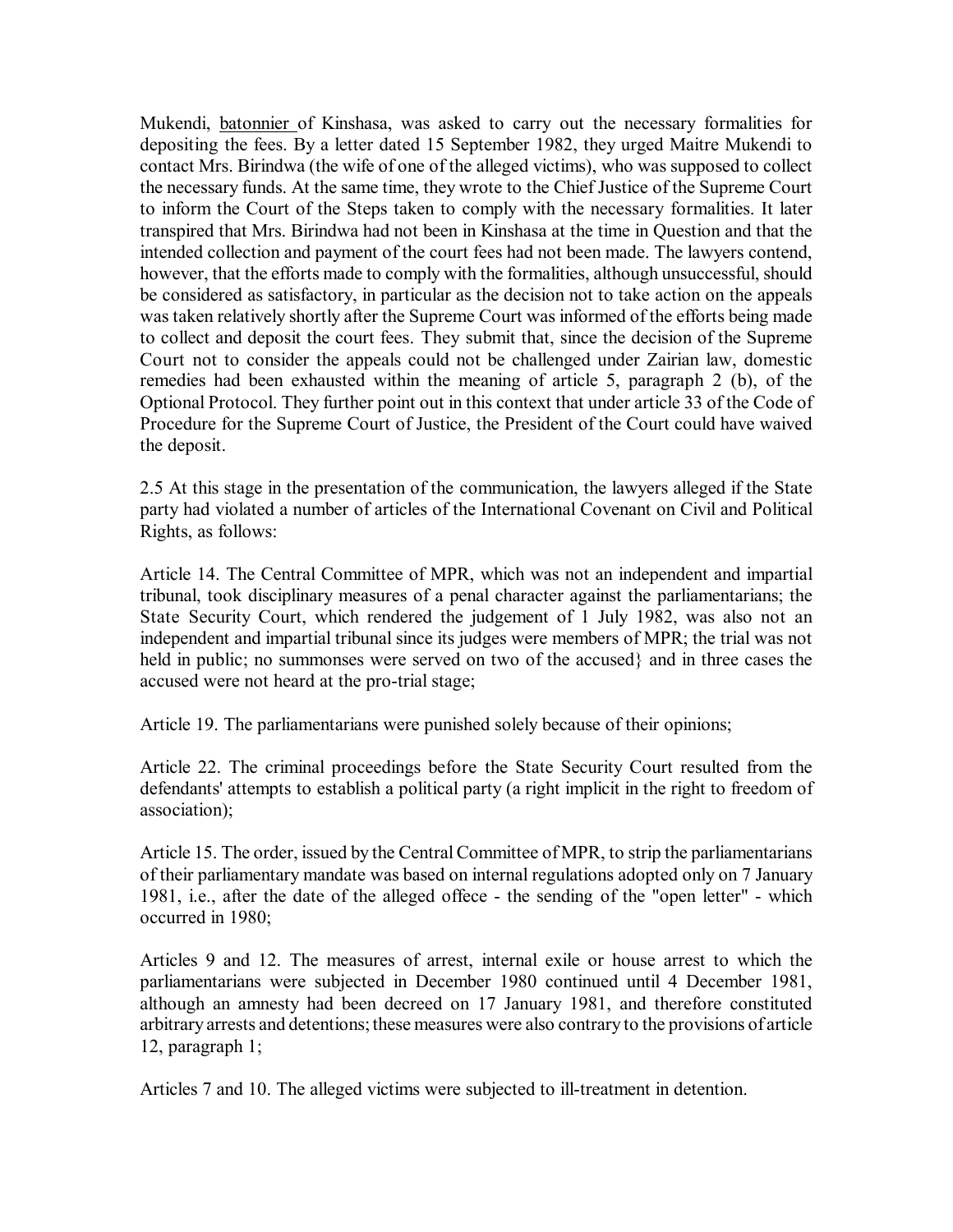2.6 By a letter dated 23 June 1983, the lawyers informed the Human Rights Committee that the alleged victims had all benefited from a new amnesty decree, romulgated on 21 May 1983. They therefore asked that consideration of the communication be suspended to allow them time to contact their clients for further instructions. Consideration of the communication was, accordingly, suspended temporarily.

2.7 By a letter dated 9 January 1984, the lawyers requested the Committee to resume consideration of the communication. As to the developments after the amnesty of May 1983, they stated that the *President* had adopted "an administrative banning measure" against their clients and that they had been deported along with their families to different parts of the country. They further conveyed the concern of their clients' family members living in Belgium, who had been unable to contact the alleged victims since the deportation.

2.8 By a letter dated 24 January 1984, the lawyers reiterated their request that consideration of the communication be resumed, alleging that the current situation of their clients constituted a violation by the State party of article 9 of the Covenant. In substantiation, they enclosed a copy of a letter of 25 December from Mrs. Ngalula, the wife of one of the alleged victims, describing the situation c some of the alleged victims. She, however, mentioned that two of the lawyers' clients, namely Mr. Ngoy Mukendi and Mr. Kapita Shabangi, had rejoined the government party (MPR) and that they were now working for that party.

2.9 In a further letter, dated 19 June 1984, the lawyers stated that the banning order against their clients, being of a purely administrative nature, could not subject to any judicial control and that the deprivation of liberty of their clients constituted violations by the State party of articles 9 and 12 of the Covenant. In substantiation, they enclosed a copy of a letter addressed to them 18 June 1984 by Mrs. Marie-Claire Ngalula-Mbomba, the eldest daughter of the alleged victim Ngalula Mpandanjila, describing the situation as follows:

"As soon as he was arrested and banned to the village of Tshilunde, my father was joined by the rest of his family, who had also been arrested and forcibly brought to the same village. The banned family members include children still of elementary-school age, adolescent boys and girls who are  $\sim$  prevented from continuing their studies, and married brothers who are heads families and whose wives have been left at Kinshasa alone with small children and without any means of support.

"All the news that has reached me gives evidence of:

"'Deprivation of the minimum needed to live. They are not allowed to obtain the money they need for their survival or for their housing, and no one, not even a member of the family, is allowed to help them;

'Total deprivation of medical attention. They are therefore at the met of all kinds of diseases and are the ideal targets of malnutrition. The closest town is 65 kilometres from the place to which they have been exiled. There is no road infrastructure for rapidly evacuating the sick in case of need;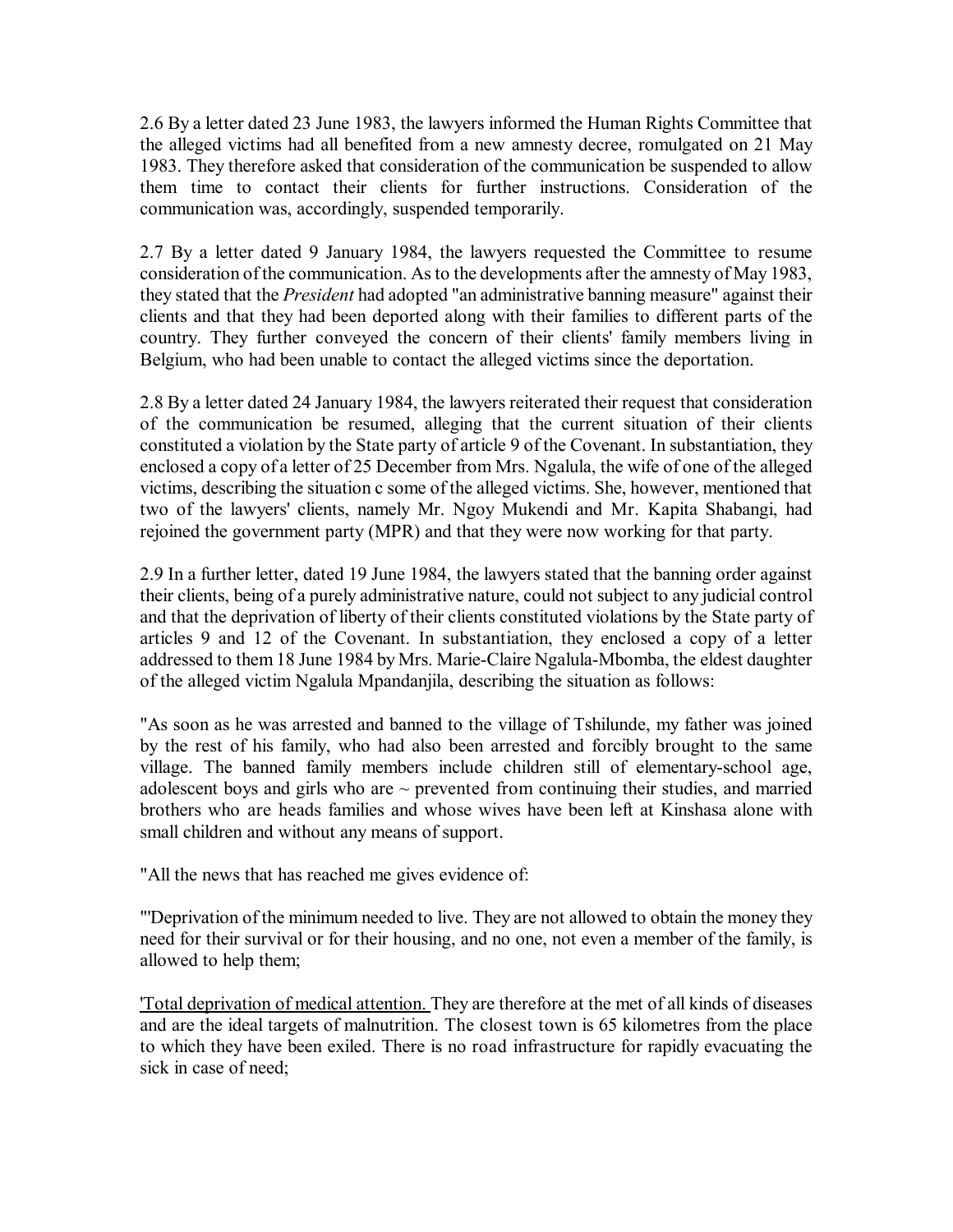"Deprivation of liberty. Victims of an arbitrary banning measure, they are deprived of liberty even within the locality. A large security force ha been installed all around the locality to prevent any contact with the outside. The inhabitants of the village are prohibited, under pain of imprisonment, from speaking to the banned persons (who are to consider themselves as being in prison) even concerning problems connected with the very administration of the village. The customary chief of the village was arrested for having allowed villagers to communicate with the family during the first few days of their exile to the village.

"My father, who was deported with 17 persons, is living under conditions that could not be more precarious. Most of the children sleep on the tables of the little local market's stalls, which they must leave at dawn to make room for the traders, while others must make do with secretly borrowed mats and cloths spread on the ground under the open sky.

"As if all these violations and humiliations were not enough, our main house in Kinshasa has been robbed and the managers of businesses have been arrested, so as not to leave any resources, however small, that would enable them to live 'decently' in the place to which they have been exiled.

"I consider it important to point out:

"That they were covered by the General amnesty of 19 May 1983;

"That no charge justifies these new measures against them and still less against small children;

"That these measures are not based on any judicial decision;

"That is the situation of my family at this time;

"As to the other members of the Group of Thirteen, I can state that their situation is similar to that of my family."

3.1 Consideration of the communication was resumed at the Committee's twenty-second session and on 5 July 1984 the Working Group of the Human Rights Committee decided that the communication be transmitted, under rule 91 of the provisional rules of procedure, to the State party concerned, requesting information and observations relevant to the Question of admissibility of the communication. The Working Group also requested the State party to transmit to the committee copies of any court orders or decisions relevant to the case.

3.2 The time-limit for the State party's submission under rule 91 of the provisional rules of procedure expired on 14 October 1984. At the time of adoption f the decision on admissibility on 9 July 1985, no submission had been received tom the State party.

4.1 Before deciding on the admissibility of the communication, the lawyers were asked to clarify for the Committee, which of the initial 13 alleged victims still wished to pursue the matter before the Human Rights Committee. By a telegram dated 26 February 1985, the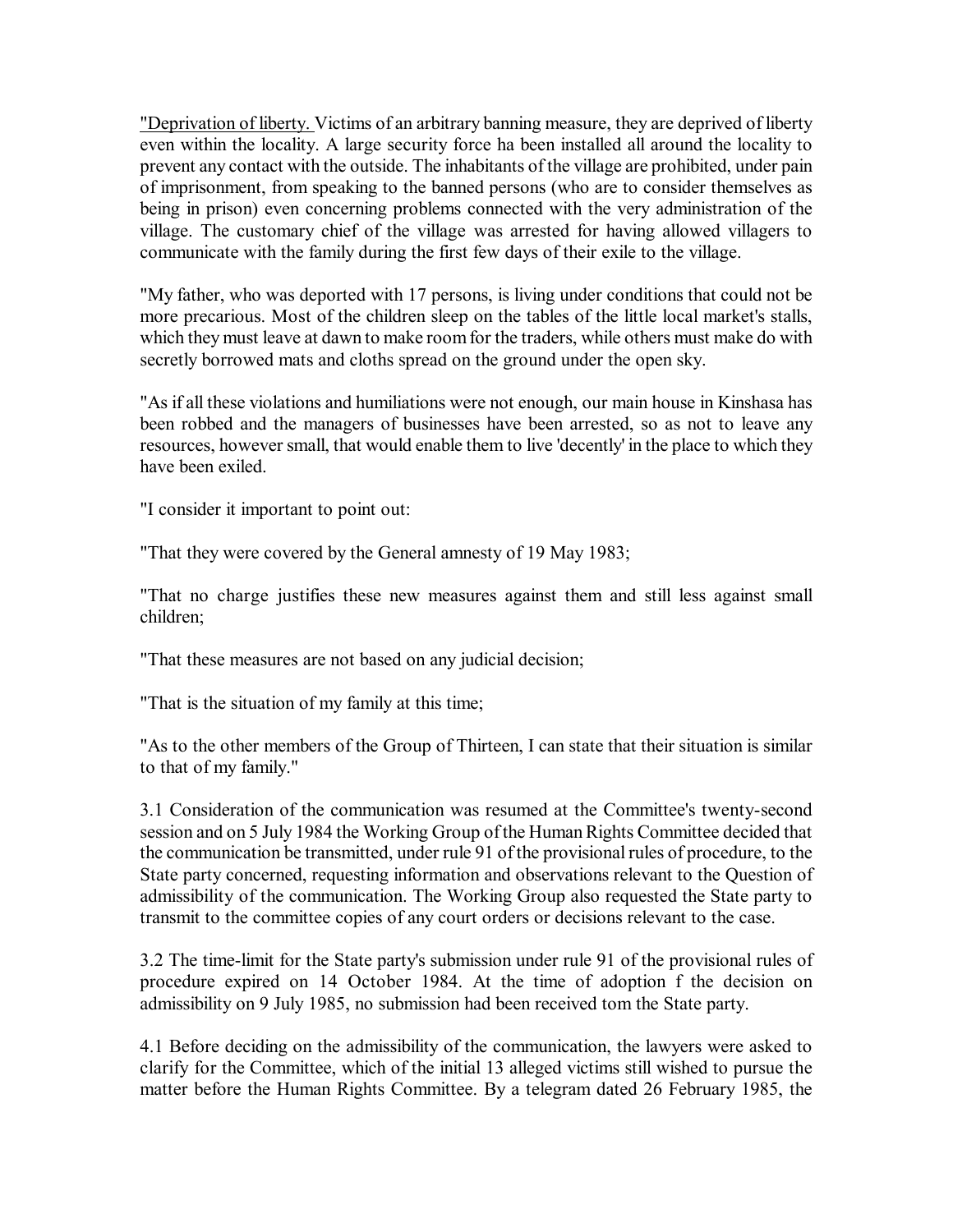lawyers stated that they bad received no instructions from capita Shabangi, Ngoy Mukendi, Did Oken and Kasala Kalomba, and that, although they had not been able to contact the other petitioners directly, they understood from their friends and families that it was their intention to pursue the matter.

4.2 In the light of the above clarification, the Human Rights Committee decided to continue consideration of the communication with respect to the cases of nine of the initial 13 alleged victims and that Messrs. Kapita Shabangi, Ngoy Mukendi, Dia Oken and Kasala Kalomba were no longer deemed to be parties to the communication.

5.1 Before considering a communication on the merits, the Committee must ascertain whether it fulfils all conditions relating to its admissibility under the Optional Protocol. With regard to article 5, paragraph 2 (a), of the Optional Protocol, the Committee had not received any information that the subject-matter had been submitted to another procedure of international investigation or settlement. Accordingly, the Committee found that the communication was not inadmissible under article 5, paragraph 2 (a), of the Optional Protocol.

5.2 Regarding the requirement of exhaustion of domestic remedies under article 5, paragraph 2 (b), of the Optional Protocol, the Committee observed with regard to events prior to 26 October 1982 (the day on which the Supreme Court decided not to take action on the alleged victims' appeals) that the Supreme Court's decision rendered the remedy of appeal ineffective, at a time when the Supreme Court had been informed that steps were being taken on behalf of the alleged victims to collect and to deposit the required court fees. The Committee noted the particular difficulties facing the authors, who were allegedly scattered among different detention centres, in paying their court fees in timely fashion. The Committee also noted the speed of the Supreme Court's decision, against which there was no appeal, to dismiss the cases on that ground, and found that local remedies could not be deemed not to have been exhausted. In the circumstances, the Committee concluded that the communication was not inadmissible in that respect by virtue o article 5, paragraph 2 (b), of the Optional Protocol. Regarding the events said have taken place after the amnesty decree of 21 May 1983, the State party did not refute the contention that the banning order imposed on the alleged victims, being purely of an administrative nature, was not subject to any judicial review. The Committee was therefore unable to conclude that there were effective remedies available to the alleged victims which they had failed to exhaust. Accordingly, the Committee found that the communication was not inadmissible by virtue of article 5, paragraph 2 (b), of the Optional Protocol in that respect.

6. On 9 July 1985 the Human Rights Committee therefore decided:

1. That the communication was admissible in so far as it related to Messrs. Ngalula Mpandanjila, Tshisekedi Wa Mulumba, Makanda Mpinga Shambuyi, Kyungu Wa Ku Mwanga, Lumbu Maloba Ndoba, Kanana Tshion Go, Lusanga Ngiele, Kibassa-Maliba and Birindwa;

2. That, in accordance with article 4, paragraph 2, of the Optional Protocol, the State party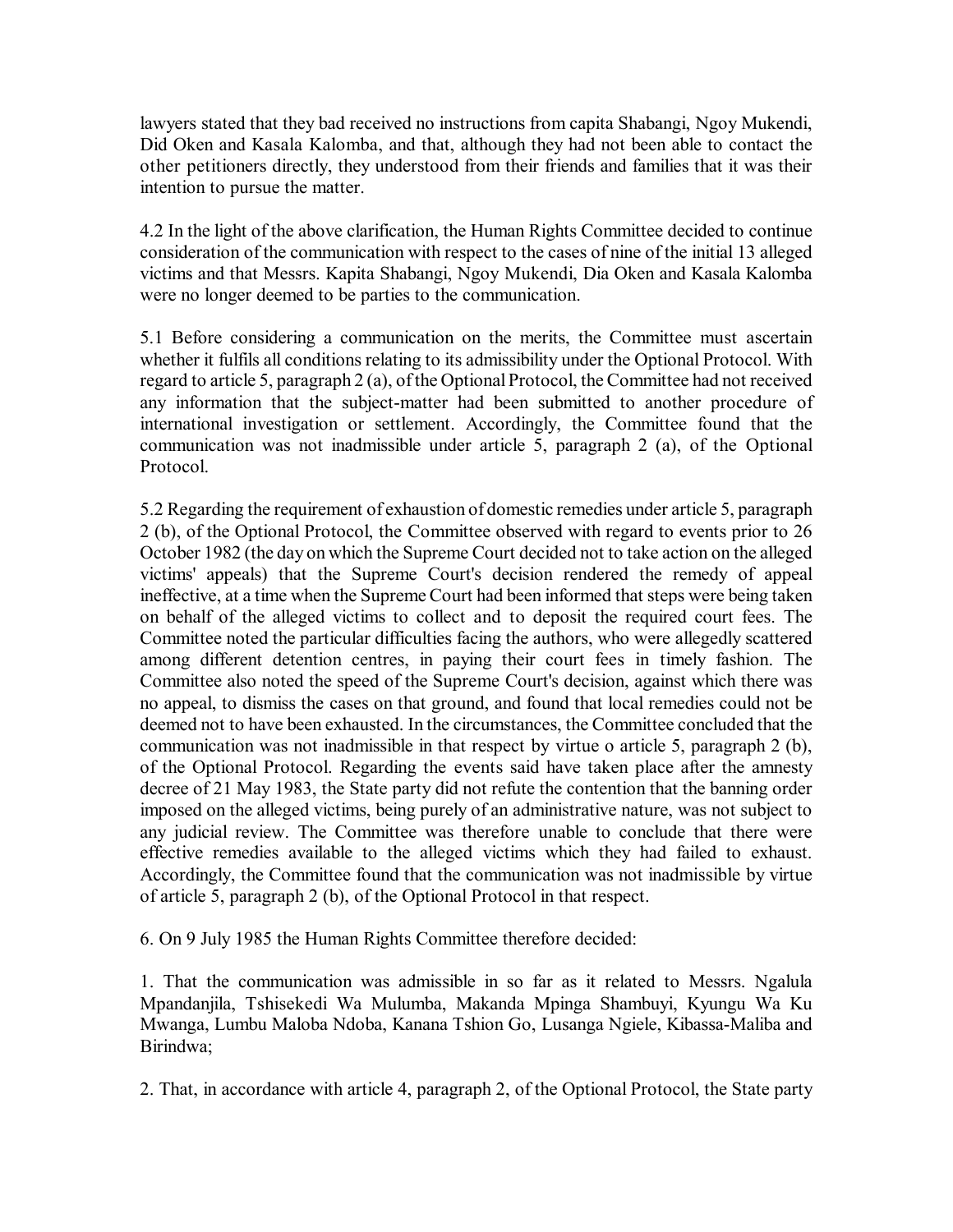be requested to submit to the Committee, within six months of the date of the transmittal to it of the decision, written explanations or statements clarifying the matter and the remedy, if any, that might have been taken by it.

7.1 The time-limit for the State party's submission under article 4, paragraph 2, of the Optional Protocol expired on 1 February 1986. No submission was received from the State party.

7.2 No further submission has been received from the authors following the Committee's decision on admissibility.

8.1 The Human Rights Committee, having considered the present communication in the light of all the information made available to it by the authors as provided in article 5, paragraph 1, of the Optional Protocol, hereby decides to base its views on the following facts, which, in the absence of any submission from the State party, are uncontested.

8.2 The authors are eight former Zairian parliamentarians and one Zairian businessman. In December 1980, they were subjected to measures of arrest, banishment or house arrest on account of the publication of an "open letter" to Zairian President Mobutu. The eight parliamentarians were also stripped of their membership of parliament and forbidden to hold public office for a period of five years. Although they were covered by an amnesty decree of 17 January 1981, they were not released from detention or internal exile until 4 December 1981. They were subsequently brought to trial before the State Security Court on 28 June 1982 on charges of plotting to overthrow the regime and planning the creation of a political party, and of secreting documents concerning the establishment of said party. The trial was not held in public; no summonses were served on two of the accused; and in three cases the accused were not heard at the pre-trial stage. The accused were sentenced to 15 years' imprisonment with the exception of the businessman, who was sentenced to 5 years' imprisonment. The authors were released pursuant to an amnesty decree promulgated on 21 May 1983, but they were then subjected to an "administrative banning measure' and deported along with their families to different parts of the country. The banned family members include children still of elementary-school age, adolescent boys and girls and married others who are heads of families and whose wives have been left in Kinshasa alone with small children and without any means of support. The authors were subjected ill-treatment during the period of banishment and deprived of adequate medical attention.

In formulating its views, the Human Rights Committee also takes into account the failure of the State party to furnish any information and clarifications necessary for the Committee to facilitate its tasks. In the circumstances, due right must be given to the authors' allegation. It is implicit in article 4, paragraph 2, of the Optional Protocol that the State party has the duty to investigate in good faith all allegations of violation of the Covenant made against and its authorities, and to furnish to the Committee the information available it. The Committee notes with concern that, despite its repeated requests and reminders and despite the State party's obligation under article 4, Paragraph 2, of e Optional Protocol, no submission whatever has been received from the State Party in the present case.